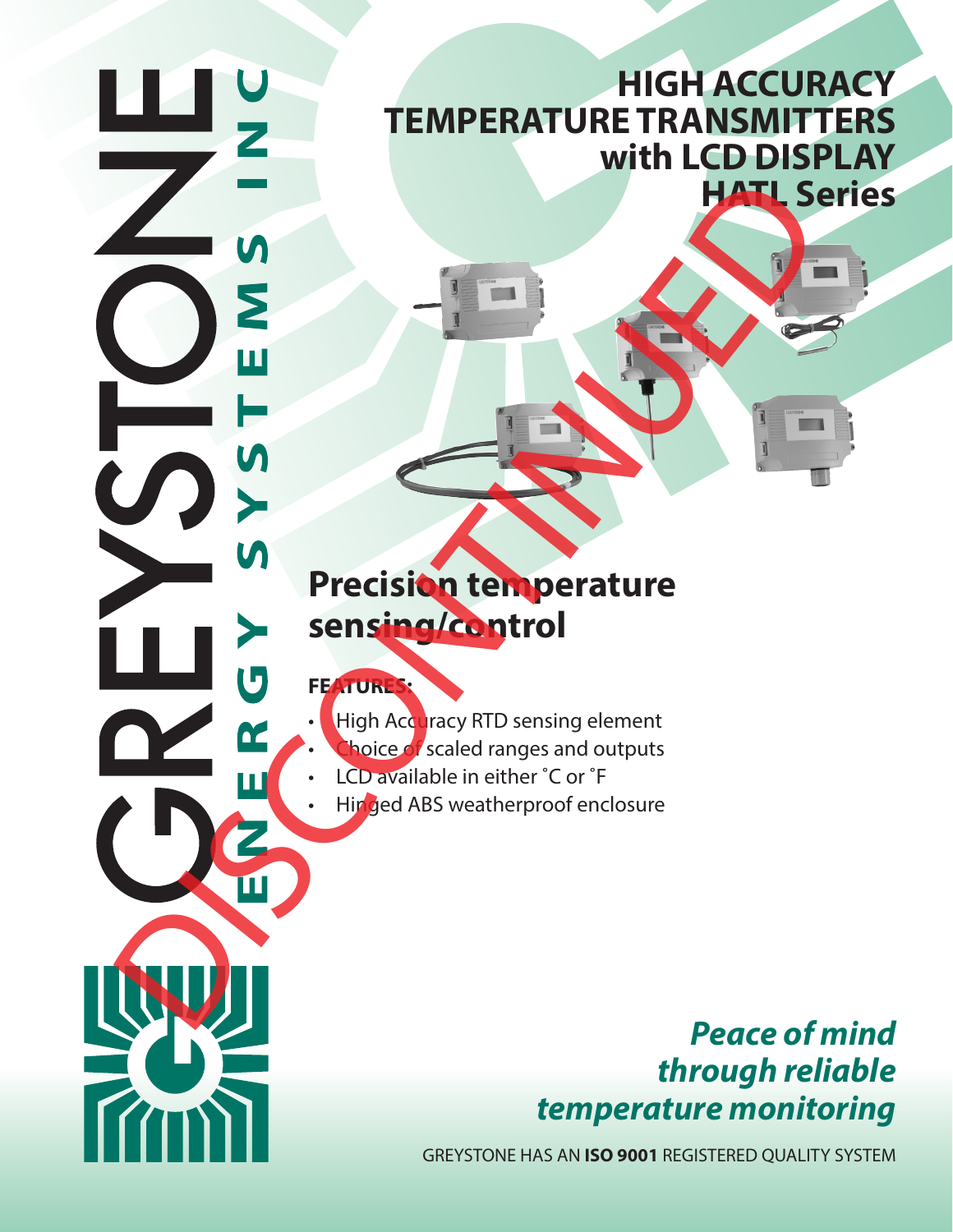### **SPECIFICATIONS:**

|                                                                                          | <b>RTD 1/3 DIN:</b> $\pm 0.1^{\circ}$ C @ 0°C                    |                                                             |                 |               |                                  |                        |               |                          |  |
|------------------------------------------------------------------------------------------|------------------------------------------------------------------|-------------------------------------------------------------|-----------------|---------------|----------------------------------|------------------------|---------------|--------------------------|--|
|                                                                                          |                                                                  | <b>RTD 1/10 DIN:</b> $\pm 0.03^{\circ}C \otimes 0^{\circ}C$ |                 |               |                                  |                        |               |                          |  |
| Transmitter Output Signal 4-20mA current loop, 0-5 vdc, or 0-10 Vdc (factory configured) |                                                                  |                                                             |                 |               |                                  |                        |               |                          |  |
| Transmitter Accuracy ±0.25% of span, including linearity                                 |                                                                  |                                                             |                 |               |                                  |                        |               |                          |  |
|                                                                                          |                                                                  |                                                             |                 |               |                                  |                        |               |                          |  |
|                                                                                          |                                                                  | 0-5 Vdc: 10-35 Vdc or 10-32 Vac                             |                 |               |                                  |                        |               |                          |  |
|                                                                                          |                                                                  | <b>0-10 Vdc:</b> 15-35 Vdc or 15-32 Vac                     |                 |               |                                  |                        |               |                          |  |
|                                                                                          |                                                                  |                                                             |                 |               |                                  |                        |               |                          |  |
|                                                                                          | (On open sensor)                                                 |                                                             |                 |               |                                  |                        |               |                          |  |
|                                                                                          | Voltage: 5 mA nominal                                            |                                                             |                 |               |                                  |                        |               |                          |  |
| Maximum Output (Voltage)  Limited to <5.5 Vdc for 0-5 Vdc, <10.5 for 0-10 vdc            |                                                                  |                                                             |                 |               |                                  |                        |               |                          |  |
|                                                                                          |                                                                  |                                                             |                 |               |                                  |                        |               |                          |  |
|                                                                                          |                                                                  |                                                             |                 |               |                                  |                        |               |                          |  |
| Protection Circuitry Reverse voltage protected and output limited                        |                                                                  |                                                             |                 |               |                                  |                        |               |                          |  |
|                                                                                          | Probe Sensing Range BM, CN, RP, SO, GL: -20 - 105°C (-4 - 221°F) |                                                             |                 |               |                                  |                        |               |                          |  |
|                                                                                          |                                                                  | DC, DF, DR, RN, FL: -20 - 60°C (-4 - 140°F)                 |                 |               |                                  |                        |               |                          |  |
|                                                                                          |                                                                  | OS: 0 - 70°C (32 - 158°F)                                   |                 |               |                                  |                        |               |                          |  |
| Ambient Operating Range 0 - 70°C (32 - 158°F)                                            |                                                                  |                                                             |                 |               |                                  |                        |               |                          |  |
|                                                                                          |                                                                  |                                                             |                 |               |                                  |                        |               |                          |  |
|                                                                                          |                                                                  |                                                             |                 |               |                                  |                        |               |                          |  |
|                                                                                          | <b>DC:</b> Soft copper                                           |                                                             |                 |               |                                  |                        |               |                          |  |
|                                                                                          | <b>GL, SO: Aluminum</b>                                          |                                                             |                 |               |                                  |                        |               |                          |  |
|                                                                                          |                                                                  |                                                             |                 |               |                                  |                        |               |                          |  |
|                                                                                          |                                                                  | <b>DC:</b> 7.94 mm (0.3125") Diameter                       |                 |               |                                  |                        |               |                          |  |
|                                                                                          |                                                                  | FL: $50.8 \times 6.35$ mm (2 $\times$ 0.25")                |                 |               |                                  |                        |               |                          |  |
|                                                                                          |                                                                  | <b>GL:</b> 9.525 x 9.525 x 31.75 mm (75" x .75" x 1.2       |                 |               |                                  |                        |               |                          |  |
|                                                                                          |                                                                  | <b>SO:</b> 38.1 x 38.1 mm $(1.5" \times 1.5")$              |                 |               |                                  |                        |               |                          |  |
|                                                                                          |                                                                  |                                                             |                 |               |                                  |                        |               |                          |  |
|                                                                                          |                                                                  | DC, DF, FL, RN: FT-6 rated plenum cable, 22 AWG             |                 |               |                                  |                        |               |                          |  |
|                                                                                          |                                                                  | <b>DR:</b> Kynar, PVDF, 28 AWG                              |                 |               |                                  |                        |               |                          |  |
|                                                                                          |                                                                  |                                                             |                 |               |                                  |                        |               |                          |  |
|                                                                                          |                                                                  | <b>GL, RN, RP:</b> 1.524 m (5')                             |                 |               |                                  |                        |               |                          |  |
|                                                                                          |                                                                  |                                                             |                 |               |                                  |                        |               |                          |  |
|                                                                                          |                                                                  |                                                             |                 |               |                                  |                        |               |                          |  |
|                                                                                          |                                                                  |                                                             |                 |               |                                  |                        |               |                          |  |
|                                                                                          |                                                                  |                                                             |                 |               |                                  |                        |               |                          |  |
|                                                                                          |                                                                  |                                                             |                 |               |                                  |                        |               |                          |  |
|                                                                                          |                                                                  |                                                             |                 |               |                                  |                        |               |                          |  |
| <b>ENCLOSURE DIMENSIONS:</b>                                                             |                                                                  |                                                             |                 |               |                                  |                        |               |                          |  |
|                                                                                          |                                                                  |                                                             |                 |               |                                  |                        |               |                          |  |
|                                                                                          | $114.3 \text{ mm}$<br>(4.5 <sup>''</sup> )                       |                                                             |                 |               |                                  |                        |               |                          |  |
|                                                                                          |                                                                  |                                                             |                 |               |                                  |                        |               |                          |  |
|                                                                                          |                                                                  |                                                             |                 |               | 145 mm<br>(5.7 <sup>''</sup> )   |                        |               |                          |  |
| (O),                                                                                     |                                                                  |                                                             |                 |               |                                  |                        |               |                          |  |
|                                                                                          |                                                                  |                                                             |                 |               |                                  |                        |               |                          |  |
| 100 mm                                                                                   |                                                                  | 88.9 mm                                                     |                 |               |                                  |                        |               |                          |  |
| (3.95'')                                                                                 |                                                                  | (3.5 <sup>''</sup> )                                        |                 |               |                                  |                        | 64 mm         |                          |  |
|                                                                                          |                                                                  |                                                             |                 |               |                                  |                        | (2.5'')       |                          |  |
|                                                                                          |                                                                  |                                                             |                 |               |                                  |                        |               |                          |  |
|                                                                                          |                                                                  |                                                             |                 |               |                                  |                        |               |                          |  |
|                                                                                          |                                                                  |                                                             |                 |               |                                  |                        |               |                          |  |
| <b>THERMOWEL</b>                                                                         |                                                                  |                                                             |                 |               |                                  |                        |               |                          |  |
|                                                                                          |                                                                  |                                                             |                 |               |                                  |                        |               |                          |  |
|                                                                                          |                                                                  | NOTE:                                                       |                 |               |                                  |                        |               |                          |  |
|                                                                                          |                                                                  |                                                             |                 |               | THERMOWELL PART NUMBERING SYSTEM |                        |               |                          |  |
|                                                                                          |                                                                  | 6" and up machined thermowells                              |                 |               |                                  |                        |               |                          |  |
|                                                                                          |                                                                  | have a two step stem as shown.                              |                 | <b>SERIES</b> | NPT THREAD                       | <b>MATERIAL</b>        | STEM          | <b>CONSTRUCTIC</b>       |  |
|                                                                                          |                                                                  | welded construction have a 9.5                              |                 | <b>NUMBER</b> | <b>SIZE</b>                      |                        | <b>LENGTH</b> |                          |  |
|                                                                                          |                                                                  | mm (0.375") diameter                                        |                 |               |                                  |                        |               |                          |  |
|                                                                                          | OCK:1" HEX for 1/2" NPT                                          |                                                             | 63.5 mm<br>2.5" | T1            | 1/2"                             | P - 304 SS<br>R-316 SS | 2"<br>4"      | - MACHINED<br>W - WELDED |  |
| Process Thread: 1/2" NPT                                                                 |                                                                  |                                                             |                 |               |                                  |                        | 6"            | (12" and up on           |  |

### **ENCLOSURE DIMENSIONS:**





### THERMOWELL PART NUMBERING SYSTEM

| NUMBERI | SERIES INPT THREADI MATERIAL<br><b>SIZE</b> |                          | <b>STEM</b><br>LENGTH               | <b>ICONSTRUCTION</b>                             |
|---------|---------------------------------------------|--------------------------|-------------------------------------|--------------------------------------------------|
| Τ1      | 1/2"                                        | $P - 304$ SS<br>R-316 SS | 2"<br>4"<br>6"<br>8"<br>12"<br>18'' | - MACHINED<br>W - WELDED<br>$(12''$ and up only) |

EXAMPLE: T1 1/2 P 4

4" 304 STAINLESS THERMOWELL WITH 1/2" NPT PROCESS THREAD





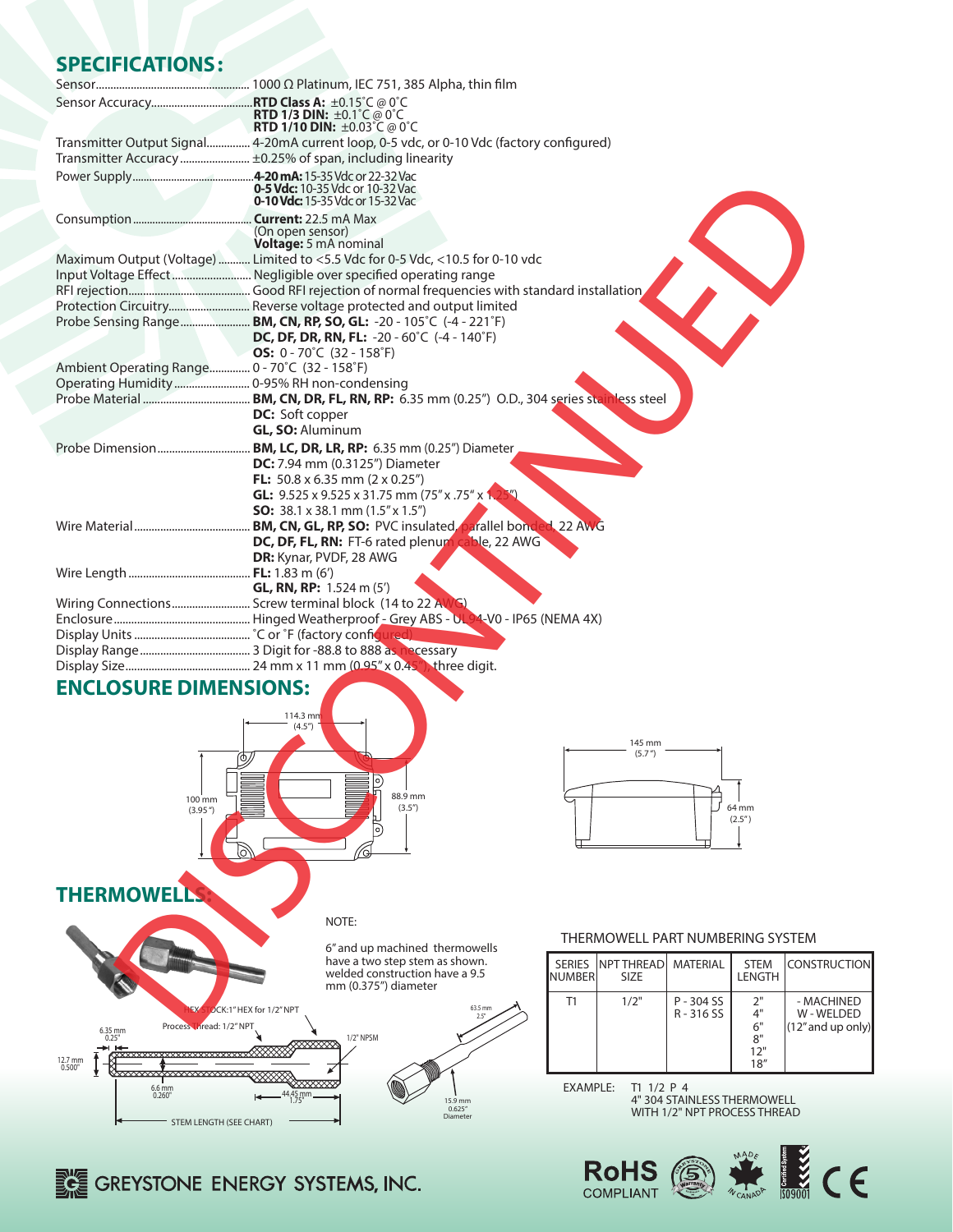### **PRODUCT ORDERING INFORMATION:**



RoHS **AND WANTED STATES**